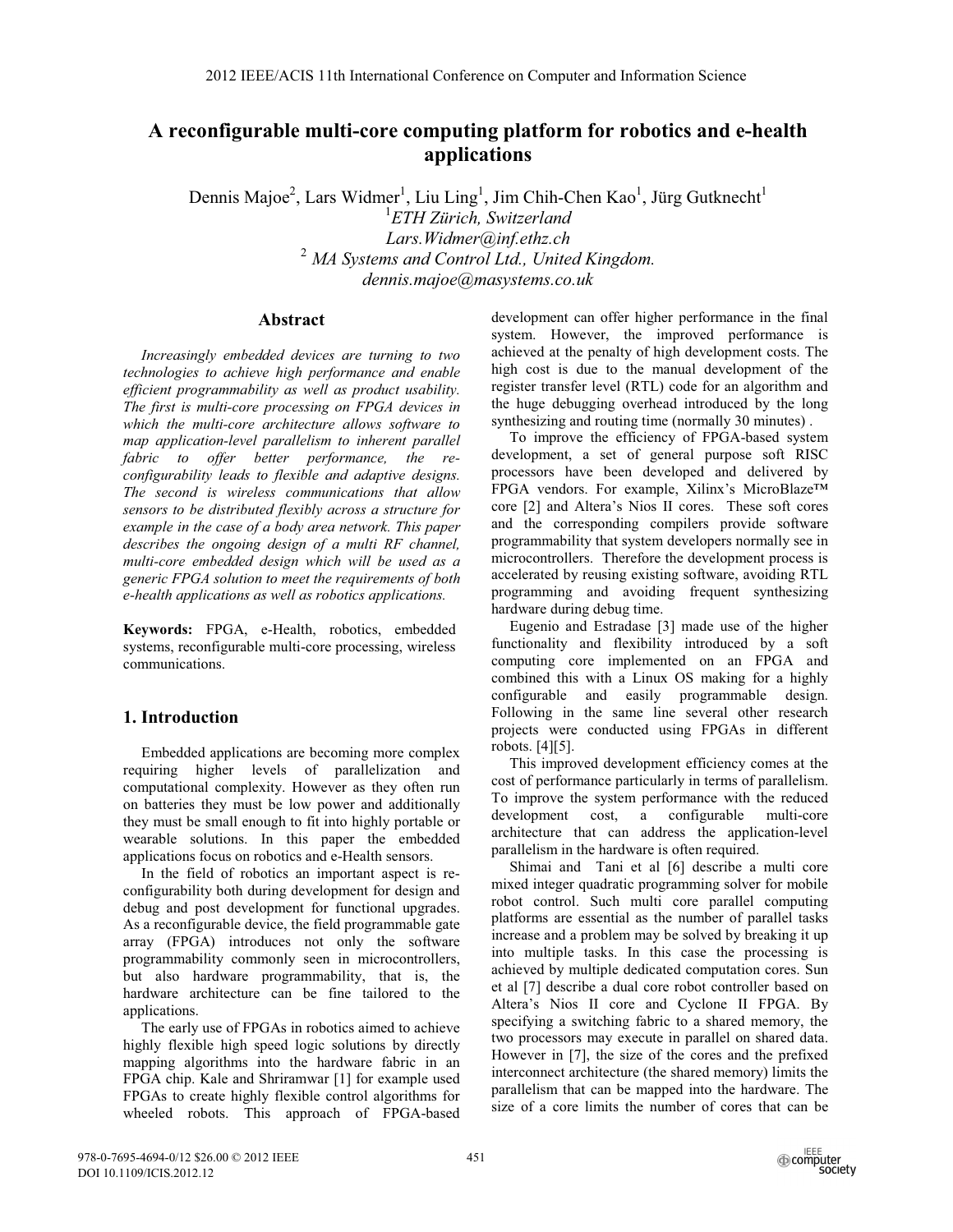implemented on an FPGA chip, the interconnect architecture decides the communication overhead among the cores. That is, the smaller the core the smaller the parallelism granularity. As a result more parallel tasks in the application can be directly mapped to parallel cores. In addition the closer the interconnect architecture is to the communication path in an FPGA application, the lower the communication overhead on the final system and an application-tailored interconnect will offer better performance on FPGA-based systems.

To match this smaller parallelism granularity a highlevel programming environment that contains an efficient hardware library, a programming language and an intelligent compiler is required to achieve the development and runtime efficiency. The tools provided in the programming environment should map the application-level parallelism into processor cores and the communication path into suitable interconnect architectures implemented in the hardware library.

In the following section 2 describes the use cases covered by our work. Section 3 describes the FPGA hardware while section 4 explains the co-design architecture. Section 5 and 6 discuss our results and future work.

# **2. Reconfigurable requirements of the use cases**

The use cases that we have studied include sensors for e-Health and highly mobile robots. The use cases make different demands on the reconfigurable FPGA technology and therefore are ideal to determine if the approach is generic enough to solve problems from diverse domains.

# **2.1 E-Health Use case**

The work with e-health sensors has been stimulated by an EU funded project called OPTIMI, in which multiple sensors were developed to monitor heart signals, brain signals and physical activity. These sensors can operate in two modes. In the first mode they detect the signals and process them locally. However in this mode the local processors have just enough computational power to do simple algorithmic tasks. In a second mode the sensors stream data to a secondary processor where more complex processing is performed.

An example use case is a group relaxation session for 5 patients each of whom wears an OPTIMI Electroencephalograph (EEG) sensor. Each user's brain signals are processed in order to determine their level of relaxation and to compare each one to each other in the group. To achieve this, the raw brain wave signals from the 5 users are sent wirelessly in real time to a central processor unit. The unit performs parallel FFT analysis on each stream, generates the relaxation results, compares them and sends the results for display.



**Figure 1 Parallel Streams of EEG data** 

Achieving this with conventional PC based systems is not a simple matter especially when each stream must be processed with zero inter stream latency. Each stream FFT result (Alpha, beta, Delta and Theta) as seen in Figure 1, must be compared simultaneously and the results sent for visualization in real time.

# **2.2 Robotics Use case**

The bipedal robot shown in Figure 2 has 7 moving limbs; the feet, the lower legs, the thighs and the hip. Each limb has 4 or more actuators controlled by an I/O processor as well as accelerometers, limb angle sensors and pressure sensors.

In order to control this robot, the central processor must process a total of 60 sensor signals and generate 30 output control signals. Since the robot has 14 degrees of freedom and actuation forces are highly nonlinear, classical control methods are used only at a low level such as limb angle control.

The overall control is performed using a machine learning technique in which a very large number of trained rules are used to stabilize the robot as well as maneuver it. In contrast to the EEG sensor use case, in this case the processor uses streaming parallelism only at the i/o processor level and then combines this data into a hierarchical solution made up of 3 layers of control. These layers include clustering based feature extraction, state classification and goal direction.

The computation resources required for each layer is different. Machine Learning requires the most resources due to the complex mathematical data processing and data processing may occur over several minutes before results are obtained. Goal generation combines external user command data with local functionality while state classification uses the rules generated by the machine learning to identify states and provide reactionary set points. Although the data processing is less complex in these two layers the cycle times are very short and in the order of 3 to 5 milliseconds. Finally the i/o streams may be handled by dedicated processing elements that route data to a shared memory.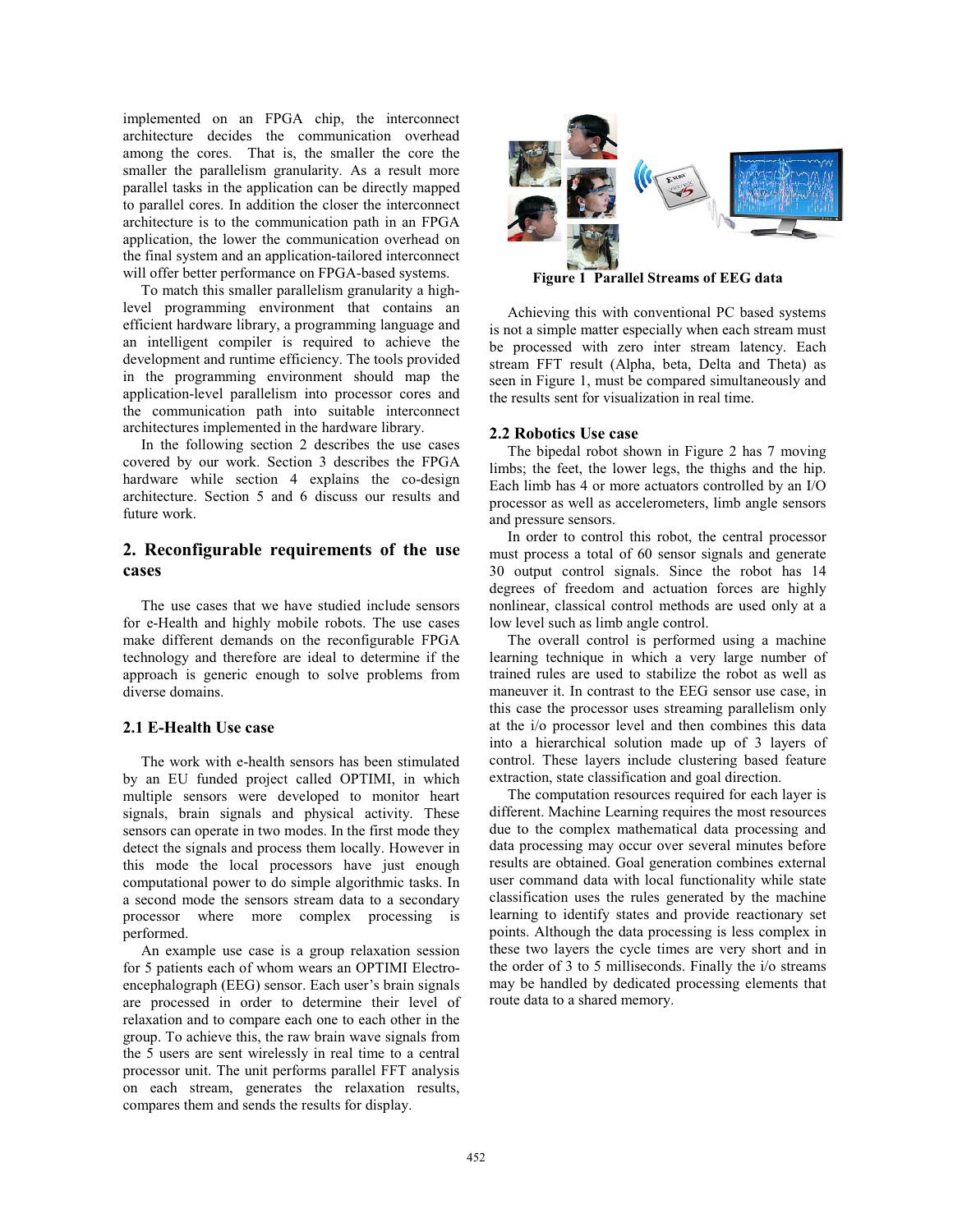

**Figure 2 Running Robot**

# **3. Hardware**

The FPGA implementation may be described first at the level of the prototype board incorporating the FPGA, and I/O devices. Then the internal aspects of the FPGA may be described explaining the multi core software hardware co-design.

### **3.1 Prototype board**

The prototype board made to interface the robot and the e-health sensors is based on the Virtex 5 FPGA from Xilinx [2]. The board has been designed to be as simple as possible and the intention is to position it as a wireless multichannel multi-core stream processing engine.

The RF communications is achieved using 7 channels of Nordic Semiconductor nRF24L01 devices running at 2.4GHz and achieving a theoretical maximum of 2Megabits per second. The RF Front ends are driven over SPI directly from the FPGA. The board also has an RS232 port, a 16Mega Byte SPI FLASH memory, a memory retention battery and a 75MHz clock.



**Figure 3 The FPGA prototype** 

# **3.2 FPGA**

The many-core processor is built from the hardware library implemented on an FPGA that includes the following components. For computation a tiny register machine (TRM) with a 2-stage pipelined implementation running at 116MHz. This takes up 2% of the LUTs of the Virtex-5XC5VLX50T FPGA. For storage a DDR2 controller interface for a Xilinx ML505 board has been implemented. It runs at 116MHz with DDR2 clock 223MHz, and takes 2% LUTs and 5% BRAMs.

Communication components consist of buffered channels implemented as FIFOs with different width and depth configurations. These channels are used to transfer data from one processor core to another.

The floating point unit has been implemented using 2% LUTs of the Virtex-5LX50T. It takes 8 cycles to do a floating point addition and 4 cycles to do a floating point multiplication. Floating point division is emulated in software.

For the I/O controllers there is a compact flash (CF) controller, an LCD controller and a UART controller all running at 116MHz internally. A VGA controller and a DVI controller have also been implemented. They run at pixel clock rate.

## **4. System and Software Architecture**

The main aim of this paper is to show the ease with which the two application use cases may be achieved.

The application software is written in the high level language OBERON [9], for which the authors have developed a full development environment that is fully integrated into the Xilinx ISE Design Suite [10].

Having made sure that the target FPGA is well specified to the development environment, a new developer simply writes an OBERON code to immediately instantiate as many parallel cores as required, which we have called Cells, and then links the Cells with an interconnect. OBERON is then used to write the code for each Cell just as normally one would write any code. So in some cases the Cell code may be very particular for that Cell or it could be a general purpose code written such that many parallel or sequential executing instantiations of the Cell may execute simultaneously at run time.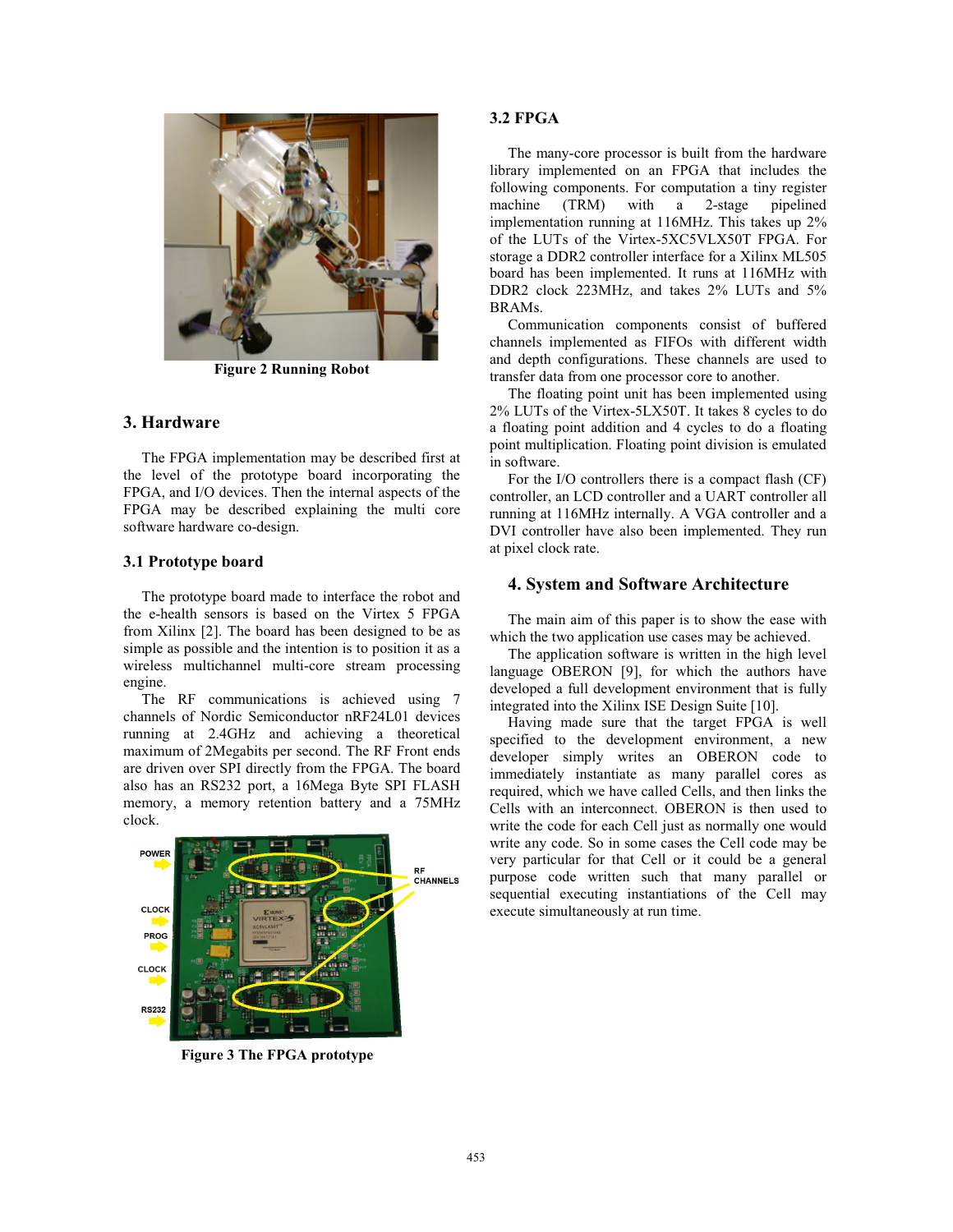### **4.1 EEG data stream processing**

The EEG processing problem is split into several parallel streams and the results from each stream are gathered for display. In figure 4 below one can see diagrammatically, three parallel streams 1, 2 and 3.



**Figure 4 The EEG Parallel Stream Case** 

The multi Cell (multi-core) design is as follows. A data centre provides SPI engines that allow data to be read and written to the RF front ends.

Data from the 3 EEG sensors is read from the data centre and routed to 3 active cells. Each active cell implements a 512 point floating point FFT on the data.

The results are sent to a final active Cell to group the results. The overall result is then sent over RF to a waiting display via the SPI engines in the data centre. To define the active Cell or core, we would use the following code fragment.

(\* Define a new Cell and associated code for implementing the EEG FFT stream processing \*) TYPE EEG\_FFT\_Cell=

CELL (in: STREAM {IN} OF REAL; result: STREAM {OUT} OF REAL ) { DataMemorySize=4096, FloatingPoint}

(\* Here we would put the math for the FFT procedure Do\_FFT... \*)

#### **BEGIN**

RECEIVE(in, realIn, imagIn); (\* Read in the stream from port "in" \*) Do\_FFT(NumSamples, realIn, imagIn, realOut, imagOut); SEND(result, realOut, imagOut); (\* Output results to the port "result" \*)

END EEG\_FFT\_Cell;

The above fragment defines a generic Cell that implements an EEG FFT on its array input and generates an array of output. All the code relating to the math of the FFT is not shown for brevity but would be placed where there is the comment.

In order to gather the data from each EEG FFT Cell, a fourth Cell is required to perform the final data gathering.

(\* Define a new cell for implementing the results gathering and

forwarding \*) FINAL\_CELL=CELL(in1,in2,in3,in4,in5: STREAM {IN} OF REAL; out: STREAM {OUT} OF REAL)

BEGIN (\* Combine final result here and send\*) END FINAL\_CELL

In the above code fragment this gathering cell is clearly defined with multiple input arguments and a single output argument.

Data must be interfaced to the outside world via SPI engines that talk to the RF frontend. This layer is implemented by the data center which reads input streams and routes them to the EEG FFT cells.

DATA\_CENTER=CELL(in: STREAM {IN} OF REAL; out1, out2, out3, out4,out5: STREAM {OUT} OF REAL) BEGIN (\* feed in data here and read the result \*)

#### END DATA\_CENTER

In order to instantiate the 3 parallel EEG FFT cells, the gathering cell and the data centre first they are declared as objects and then instantiated along with interconnection definitions. The following is used.

VAR EEG\_STREAM1\_CELL: EEG\_FFT\_Cell; VAR EEG\_STREAM2\_CELL: EEG\_FFT\_Cell; VAR EEG\_STREAM3\_CELL: EEG\_FFT\_Cell; VAR FINAL\_CELL: FINAL\_TRM\_CELL; VAR CENTER: DATA\_CENTER; BEGIN (\* specify connection & layout \*) NEW(EEG\_STREAM1\_CELL); NEW(EEG\_STREAM2\_CELL); NEW(EEG\_STREAM3\_CELL);

CONNECT(CENTER.out1,EEG\_STREAM1\_CELL.in ); CONNECT(CENTER.out2,EEG\_STREAM2\_CELL.in ); CONNECT(CENTER.out3,EEG\_STREAM3\_CELL.in );

CONNECT( EEG\_STREAM1\_CELL . result , FINAL\_CELL .in1 ); CONNECT( EEG\_STREAM2\_CELL . result , FINAL\_CELL .in2 ); CONNECT( EEG\_STREAM3\_CELL . result , FINAL\_CELL .in3 );

CONNECT(FINAL\_CELL .out, CENTER.in);

#### END TEST\_FFT.

The above code implements the 5 core application as 5 active Cells. Shared memory is replaced by a streaming data approach in which only necessary data is passed between the parallel applications.

#### **4.2 Robot Hierarchical processing**

As described earlier the robot is controlled via a hierarchic layered approach. Of course this still requires a high level of parallelism and a multi core approach.

To implement the robot controller we require a cell for feature extraction and state classification task, a cell for the goal direction and a cell for machine learning of robot behavior. In addition data must be gathered from the remote SPI to RF components.

A layer is also required to buffer data between the I/O processors and format it correctly for the main computation layers.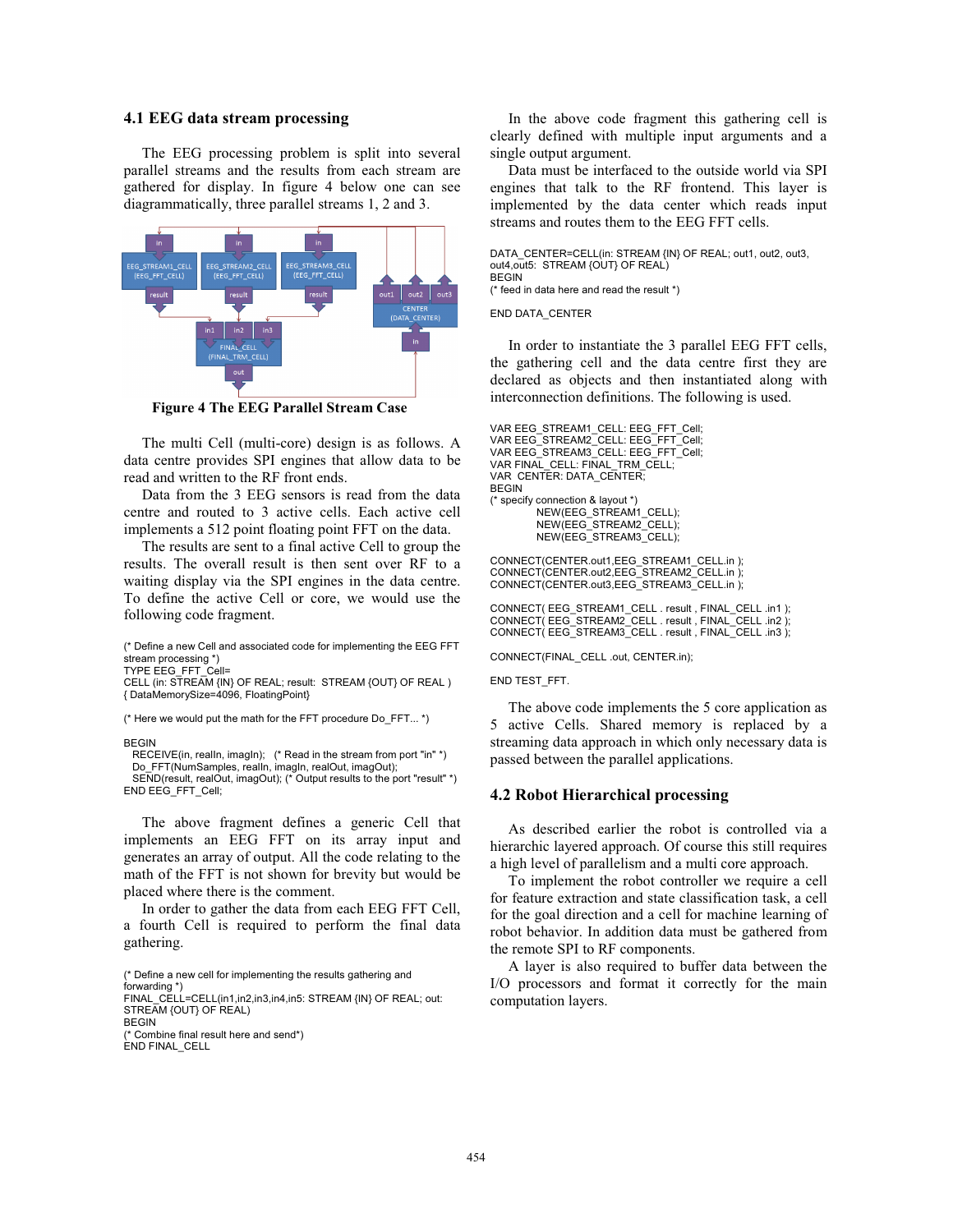

**Figure 5, Layered cell structure for the running robot** 

The above Figure 5 depicts these layers. The code fragment below shows the cell definitions.

CELLNET RunningRobot;

(\* Define the Machine learning TRM CPU and associated code \*)

TYPE

WirelessIOCell = CELL (in: PORT IN; out: PORT OUT) (\* Here we would put the SPI procedures \*) **BEGIN** RECEIVE(in, pattern); (\* Read in the stream from port "in" \*)

 (\* Drive the wireless-IO-chips over SPI \*) SEND(out, measurements); (\* Output the data from the sensors \*) END ClassificationActuationCell;

DataCenterCell = CELL

rfIn: PORT IN; rfOut: PORT OUT; in: PORT IN; out: PORT OUT) (\* shared memory access point \*)

**BEGIN** (\* feed in data here and read the result \*)

END DATA\_CENTER ClusteringCell = CELL (in: PORT IN; out: PORT OUT)

**BEGIN** 

 RECEIVE(in, realIn); (\* Read in the stream from port "in" \*) DoClustering(realIn, quantization); (\* Process the data \*) SEND(out, quantization); (\* Output the results to the port "out" \*) END MachineLearningCell;

 StateClassificationCell = CELL (in: PORT IN; out: PORT OUT) **BEGIN** 

 RECEIVE(in, quantization);(\* Read in the stream from port "in" \*) DoClassification(quantization, classification);(\* Process the data \*) SEND(out, classification); (\* Output the results to the port "out" \*) END MachineLearningCell;

GoalDirectionCell = CELL (in: PORT IN; out: PORT OUT) (\* Here we would put the Machine Learning procedures \*) **BEGIN** 

 RECEIVE(in, state); (\* Read in the stream from port "in" \*) DoGoalDirection(state, pattern); (\* Process the data \*) SEND(out, pattern); (\* Output the resulting pattern to the port "out" \*) END GoalDirectionCell;

The code fragment below shows the instantiation of the cells.

VAR

 wirelessIO: WirelessIOCell; dataCenter: DataCenterCell; clustering: ClusteringCell; classification: StateClassificationCell; goalDirection: GoalDirectionCell

Finally the code below shows the Cell interconnect.

**BEGIN**  NEW(wirelessIO); NEW(dataCenter); NEW(clustering); NEW(classification); NEW(goalDirection);

> CONNECT(wirelessIO.out, dataCenter.rfIn); CONNECT(dataCenter.rfOut, wirelessIO.in);

 CONNECT(dataCenter.out, clustering.in); CONNECT(clustering.out, classification.in); CONNECT(classification.out, goalDirection.in); CONNECT(goalDirection.out, dataCenter.in); END RunningRobot.

# **5. Results**

The FPGA prototype has been built and tested and the applications, from which the code fragments are taken were implemented.

In the case of the robot controller, the main results have so far been obtained in communicating between the FPGA prototype and the robot I/O processors. The communications over the RF front ends work reliably with all cells operating in parallel. Although the machine learning, goal direction and classification cells are still under construction, the basic architecture has been shown to operate well using dummy cells.

The SPI to nRF24L01 front end has been measured to transfer 120KB/s of payload per channel. Internally the interconnect allows data to be passed up and down the layers such that n bytes may be circulated at 100MB/s with a latency of 50ns down to 10ns.

In the case of the EEG data processing, again the multi cell approach was implemented and tested. It was found that at 100Mhz synthesized internal clock the 512 point floating point FFT may be completed within 9.52ms.

When used at a sample rate of 512 Hz and using a 64 point FFT, the EEG data from 7 patients can be processed fully in real time, each FFT taking 1.16ms to calculate.

# **7. Conclusions**

The need for simple, efficient and highly parallel reconfigurable computing devices is being answered by the software and hardware co-design on FPGA devices.

Central to the approach is an integrated development environment in which in this case the high level language OBERON is compiled down to Bit Stream data, and where the OBERON is running on language defined tiny RISC processors.

A multi cell approach and an interconnect allows very complex parallel streamed applications to be developed as well as hierarchical layered parallel applications.

The co-design has been applied to two very different domains using a common wireless and FPGA merged approach reliant of off board I/O processors or sensors and actuators.